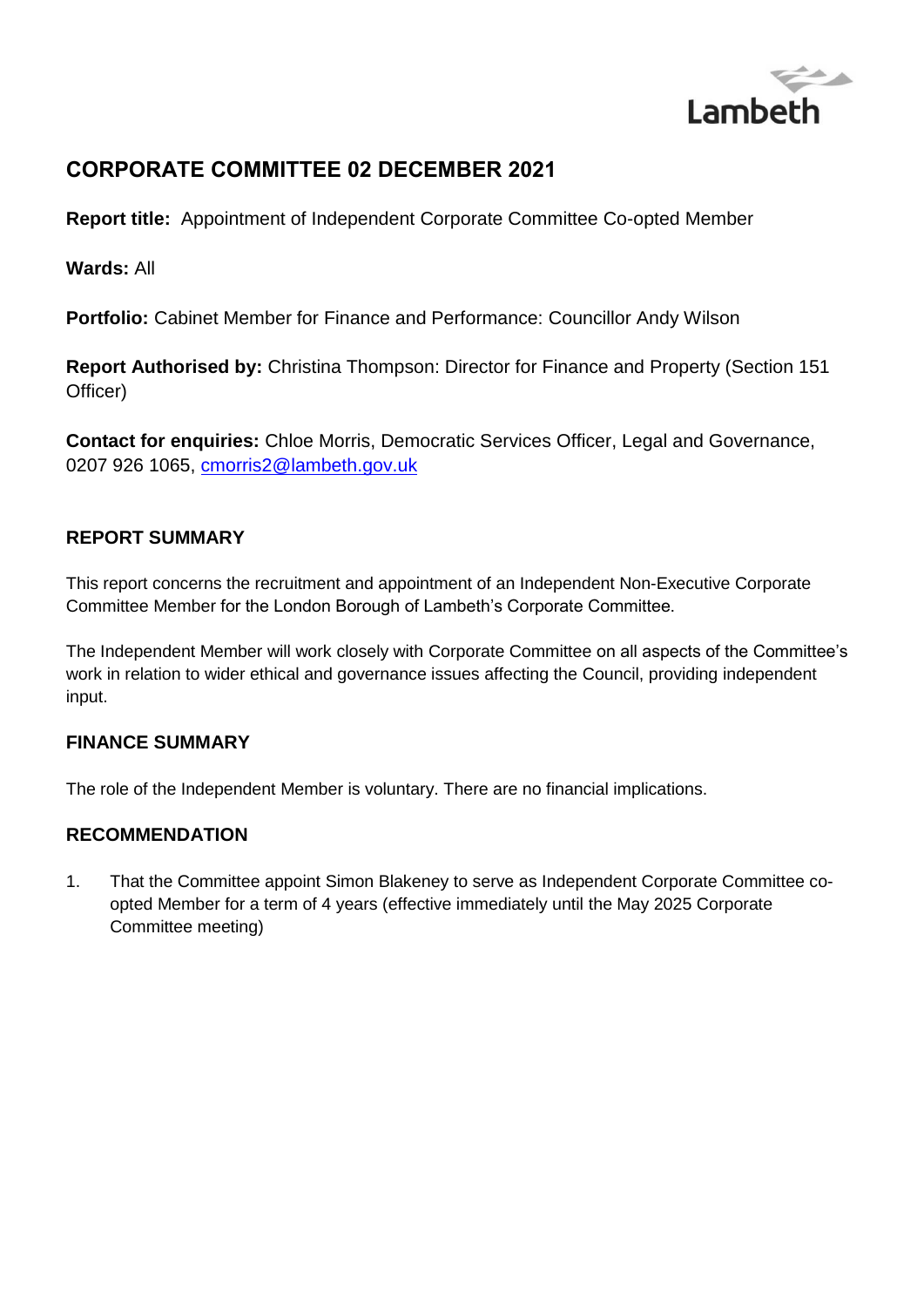### **1. CONTEXT**

- 1.1 Lambeth Council's Corporate Committee has previously discussed and considered the selection and appointment of an independent member.
- 1.2 Audit Committee best practice and the Independent Review into the Oversight of Local Audit and the Transparency of Local Authority Financial Reporting (known as the Redmond Review) which reported in September 2020 has recommended that Local Government Audit Committees have at least one independent member on their audit committees, with sufficient training and expertise to support elected representatives in scrutinising local authority finances.
- 1.3 At the Corporate Committee meeting in May 2021, the Committee resolved the following:
	- 1. To confirm the decision to recruit one Independent Member for the London Borough of Lambeth's Corporate Committee.
	- 2. To agree the role profile and person specification, that will go forward for advertisement.
	- 3. To agree the process for appointment and to confirm the 2-stage process for selection of applicants.
- 1.4 The process for selection was 2 staged, stage one was conducted by the S.151 Officer and Chief Audit Executive, taking a list of four to a list of two potential candidates for submission to the Committee for interview.

### **2. PROPOSAL AND REASONS**

2.2 Proposal is to now confirm the decision to appoint Simon Blakeney as Independent Member to the Council Corporate Committee.

The appointment will be for a period of 4 years and is voluntary.

- 2.3 Individuals appointed as Independent Persons must be recruited though a formal procedure and a public advertisement campaign took place during July through to September 2021 A copy of the role description is attached at **Appendix A**.
- 2.4 The recruitment exercise attracted four applicants, with two shortlisted candidates invited to attend a panel interview, with the Corporate Committee Chair, two members of the Committee, the S.151 Officer, and Chief Audit Executive on 10 November 2021.
- 2.5 As a result, after interviewing candidates, the Interview Panel has made recommendations to Corporate Committee to appoint Simon Blakeney to serve as Independent Member on Corporate Committee.
- 2.6 A four-year term of office is recommended, which would take effective immediately until the May 2025 Corporate Committee meeting

### **3. FINANCE**

There are no other financial implications arising from this report.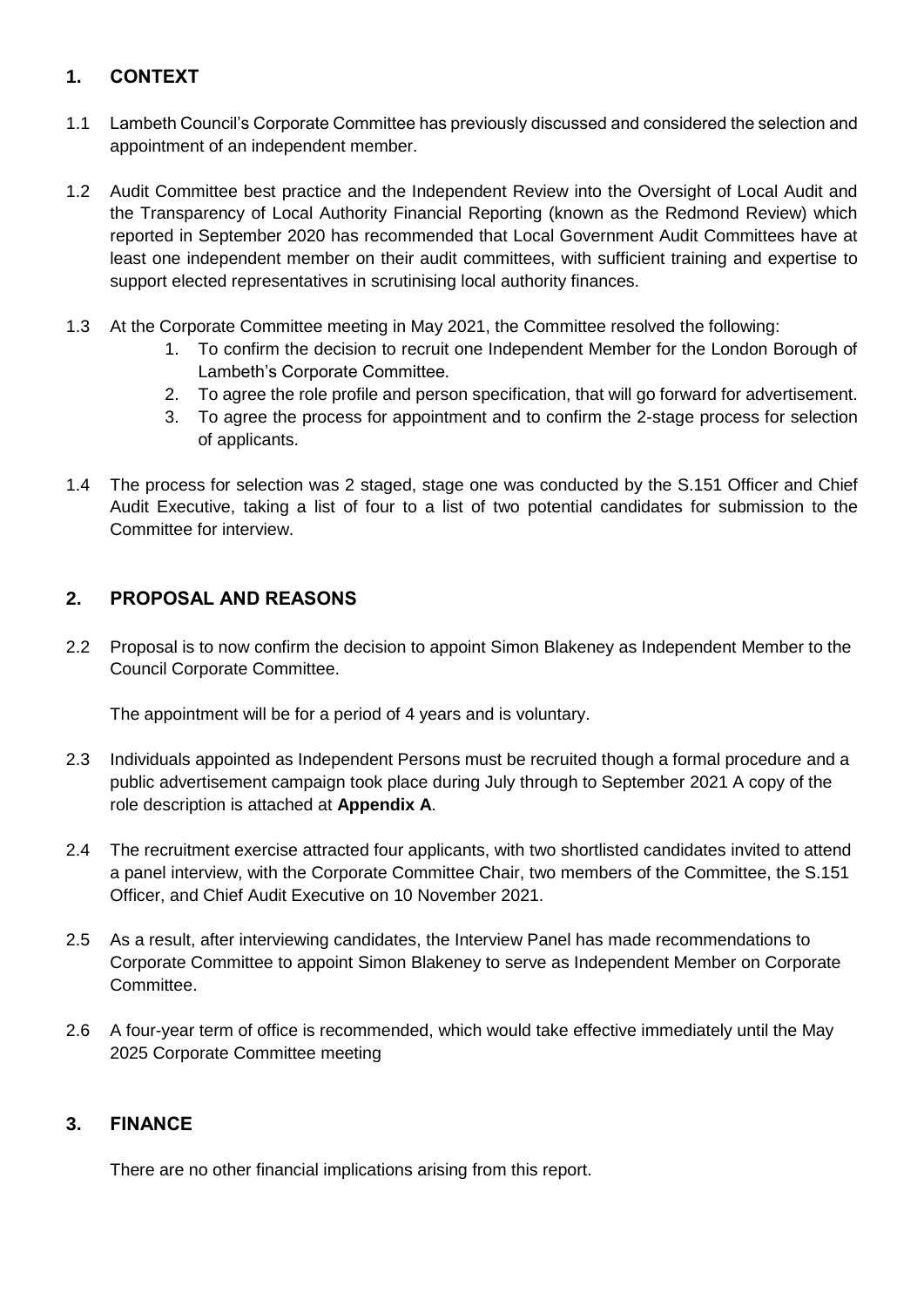### **4. LEGAL AND DEMOCRACY**

- 4.1 The terms of reference for Corporate Committee, are set out in Part IV, Section D of the Constitution. Membership is five councillors, plus up to two non-voting co-opted members. Part X of the Constitution, the Members' Allowances Scheme, does not provide for an allowance for nonvoting co-opted members.
- 4.2 There were no further comments from Democratic Services.

## **5. CONSULTATION AND CO-PRODUCTION**

5.1 Not applicable.

#### **6. RISK MANAGEMENT**

6.1 Not applicable

### **7. EQUALITIES IMPACT ASSESSMENT**

- 7.1 Public authorities are required to have due regard to the aims of the Public Sector Equality Duty (Equality Act 2010) when making decisions and setting policies.
- 7.2 While there are no specific equalities implications arising from this report, the recruitment process has sought to find a variety of candidates that whilst meeting the profile, offer a variety of different backgrounds and experiences.

### **8. COMMUNITY SAFETY**

8.1 There are no specific crime and disorder implications arising from this report. However, members are reminded that a breach of the statutory provisions of the Member Code of Conduct is a criminal offence.

#### **9. ORGANISATIONAL IMPLICATIONS Environmental**

9.1 Not applicable.

#### **Health**

9.2 Not applicable.

#### **Corporate Parenting**

9.3 Not applicable.

#### **Staffing and accommodation**

9.4 Not applicable.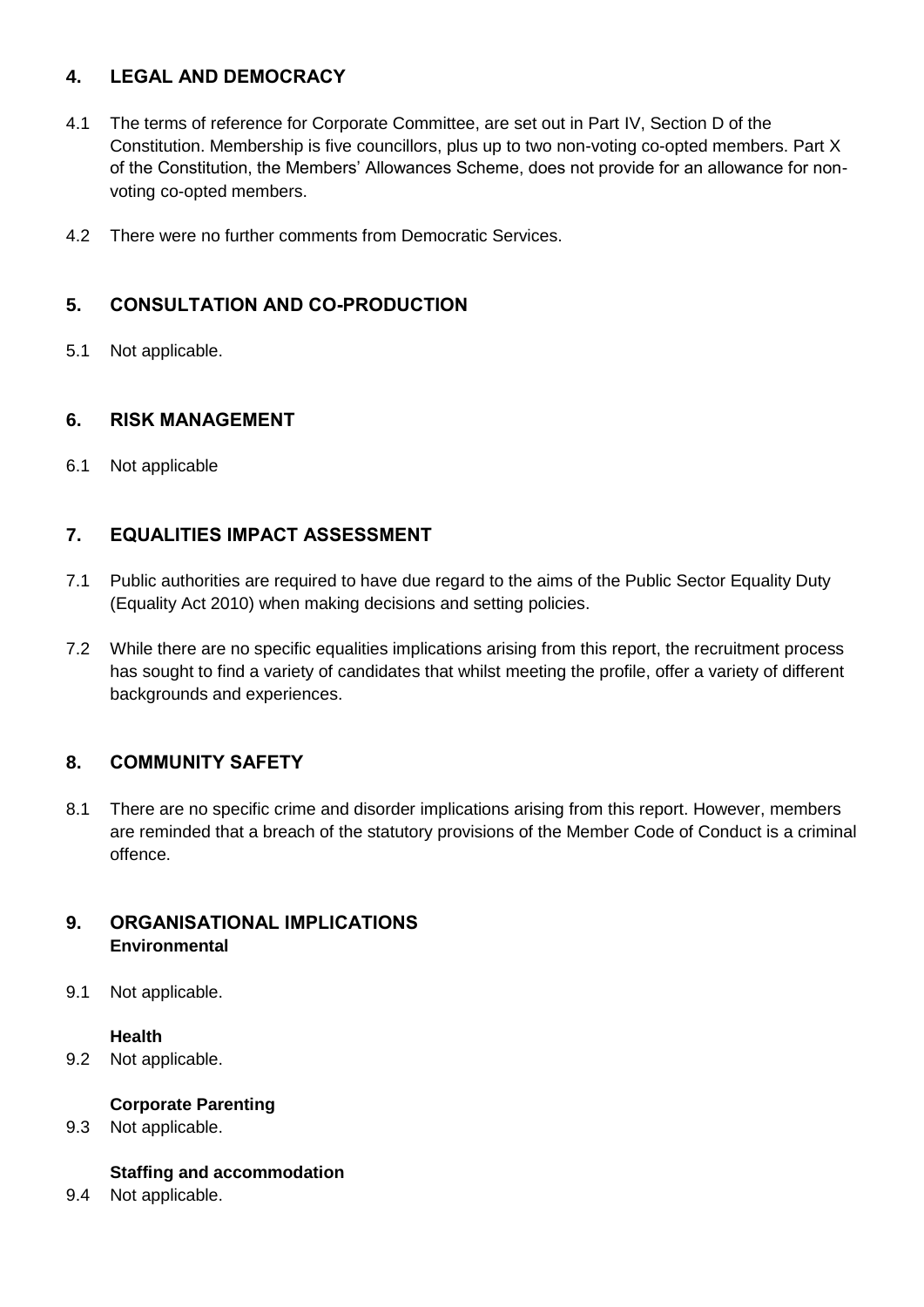## **Responsible Procurement**

9.5 Not applicable.

# **10. TIMETABLE FOR IMPLEMENTATION**

| <b>Activity</b>                             | <b>Proposed Date</b>          |
|---------------------------------------------|-------------------------------|
| Public advertisement campaign / recruitment | July - September<br>2021      |
| Panel Interviews (Standards Committee)      | 10 November 2021              |
| <b>Appointed by Corporate Committee</b>     | <b>TBC</b>                    |
| End of 4 Year Term                          | May 2025<br>Committee meeting |